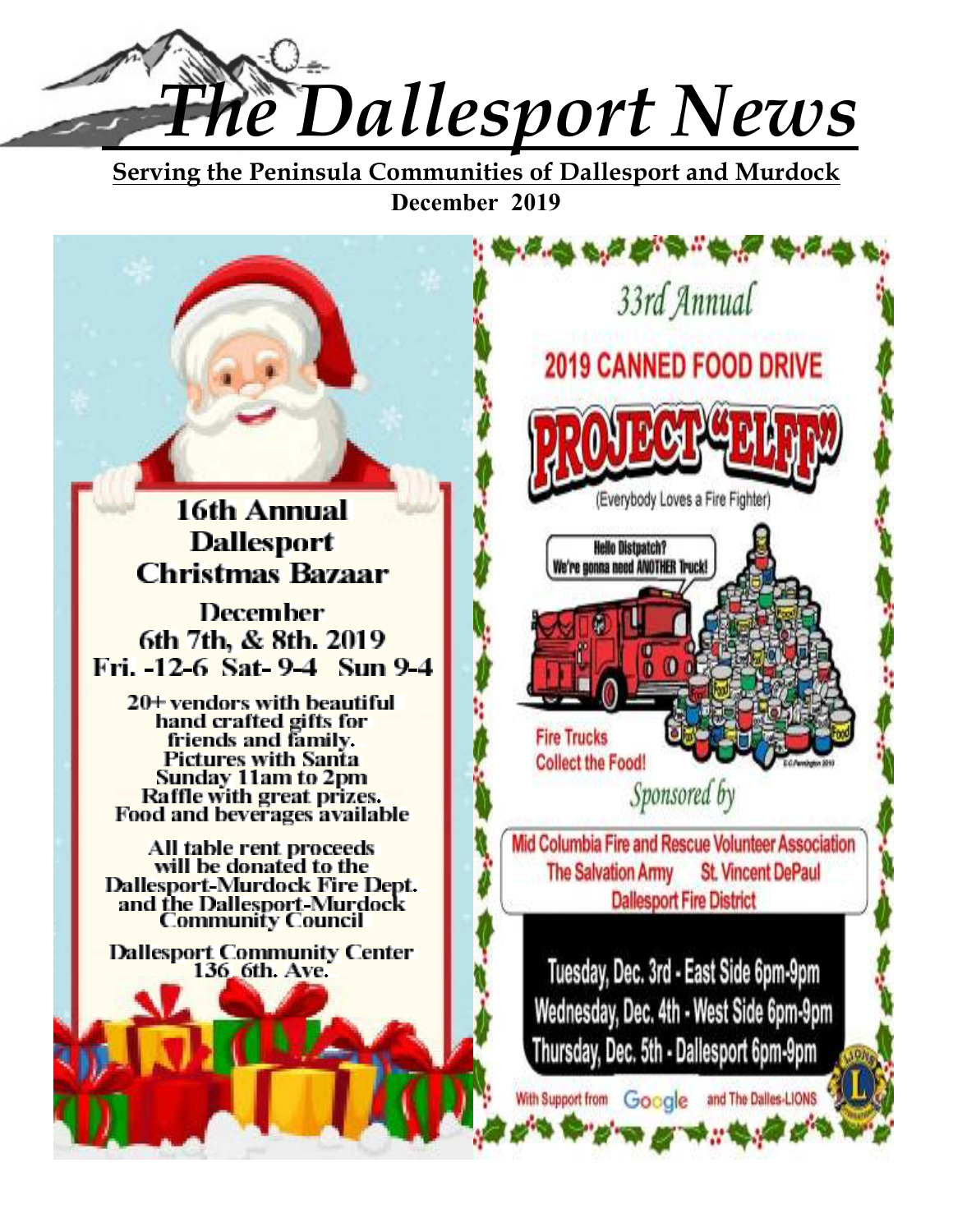### **Book Review By Judy Bane "The Land Of Wolves" by Craig Johnson**

Love me some Longmire! This is an author who can't write fast enough for me. A great plot, descriptive writing and complex characters make this a top notch series to read.

This latest title is all that is good about a Longmire book. Walt battles his demons even as he battles to keep the peace in his corner of Wyoming.

**The new novel in Craig Johnson's beloved** *New York Times* **best-selling Longmire series.**

**"It's the scenery - and the big guy standing in front of the scenery - that keeps us coming back to Craig Johnson's lean and leathery mysteries."** *The New York Times Book Review.* 

 Recovering from his harrowing experiences in Mexico, Sheriff Walt Longmire returns to Absaroka County, Wyoming, to lick his wounds and try once again to maintain justice in a place with grudges that go back generations. When a shepherd is found dead, Longmire suspects it could be suicide. But the shepherd's connection to the Extepares, a powerful family of Basque ranchers with a history of violence, leads the sheriff into an intricate investigation of a possible murder.

 As Walt searches for information about the shepherd, he comes across strange carvings on trees, as well as play money coupons from inside Mallo Cup candies, which he interprets as messages from his spiritual guide, Virgil White Buffalo. Longmire doesn't know how these little blue cards are appearing, but Virgil usually reaches out if a child is in danger. So when a young boy with ties to the Extepare clan arrives in town, the stakes grow even higher. Even more complicating, a renegade wolf has been haunting the Bighorn Mountains, and the townspeople are out for blood. With both a wolf and a killer on the loose, Longmire follows a twisting trail of evidence, leading to dark and shocking conclusions.

### **Carols & Cocoa Dec. 11th, 2019 6:00pm - 7:30pm**

Celebrate the holiday season and sing with us! Enjoy hot cocoa and holiday sweets. Sing along, or sit back and enjoy. Goldendale Library 131 W Burgen St. Goldendale.

### **Cascade Singers Holiday Concert December 7 and 8, 2019**

**"**Cascade Singers presents a Parker-Shaw Christmas" is the title for the Cascade Singers' December 7 and 8 holiday concert. Performances take place at Zion Lutheran Church, 10th and Union Streets, The Dalles. **Saturday's concert begins at 7 p.m. and the Sunday concert starts at 3 p.m.** The late Robert Shaw was one of the preeminent choral directors of the second half of the 20th century. Alice Parker was Shaw's student who began her own career arranging music for the Robert Shaw Chorale. She later led her own choirs and continues to compose and arrange music at age 94. The Parker-Shaw collaboration produced a rich body of choral music, often based on folk tunes, hymns, and in the December event, Christmas carols. The concert will also include J.S. Bach chorales and a piece for organ and choir from the romantic era. Admission is by donation at the door.



### **Santa is Coming! Santa is Coming! Dec 5th. 2019 at 6 pm**

Save the Date! Santa is coming to town Dec. 5th at 6pm with Operation Sleigh Bell at the Lyle Activity Center. Cookies, hot cocoa, photos with Santa! Great way to start the holiday season, mark your calendars now!!

### **Music at The Library Saturday, December 7th, 3-5 pm**

The library is pleased to offer Christmas and Holiday music. Musician extraordinaire Wayo Hogan will be playing new and old classics in the main room of the library. Don't miss this FREE event at your library! The Dalles Wasco County Library, 722 Court St, The Dalles, OR.

### **Dallesport Garden Project Dec. 17, 2019 7pm**

Come join us at out next meeting. Help turn our community into a Green Patch in the Brown Desert at the end of the Gorge! Future meetings will be the  $3<sup>rd</sup>$ Tuesday of each month at the Dallesport Community Center at 7pm. Any questions please contact: Rachel, Chairperson - 541-288-7014 or Angie, Secretary - 509-637-3151.

**----------------------------------- Klindt's Bookstore** 541-296-3355 315 E. 2nd Street, The Dalles Hours: Mon. – Sat. 8:00 am– 6:00 pm

 Sundays 11:00 am - 4:00 pm **The Dalles/Wasco County Public** 

**Library** 541-296-2815 wascocountylibrary.com

722 Court Street, The Dalles **HOURS:** 

Monday-Thursday 10 a.m. to 8:30 p.m. Friday-Saturday: 10 a.m. to 6 p.m. Closed Sunday

*\*FREE wireless Internet access* inside the library and on library grounds. **White Salmon Valley Community Library** 509-493-1132 - Town & Country Sq. White Salmon Open Tuesdays 10:00 am - 8:00 pm Wed.-Sat. 10:00 am - 6:00 pm

 *\*FREE wireless Internet access*  **Goldendale Community Library**  (509) 773-4487

131 West Burgen Street Goldendale, Open M Tu Th F Sat 10am-6:00pm and 10 to 8 on Wednesdays

**Bookmobile** 

Fort Vancouver Regional Library 1-888-546-2707



The Library Bookmobile  **Winter Schedule Wednesdays Dec. 11th .**  \*Lyle Merc. 9:30-10:15

\*Book return available at this location Lyle Community School 10:30-12:30 Dallesport Church of Christ…1:45–3:00

 A map of all FVRLibraries' bookmobile stops as well as printable schedules can be found at

http://www.fvrl.org/bookmobiles

**Dec. 24th. & 25th. Christmas Dec. 31st. close at 6pm Jan. 1st. 2020 New Year's Day ALL LIBRARIES CLOSED** 

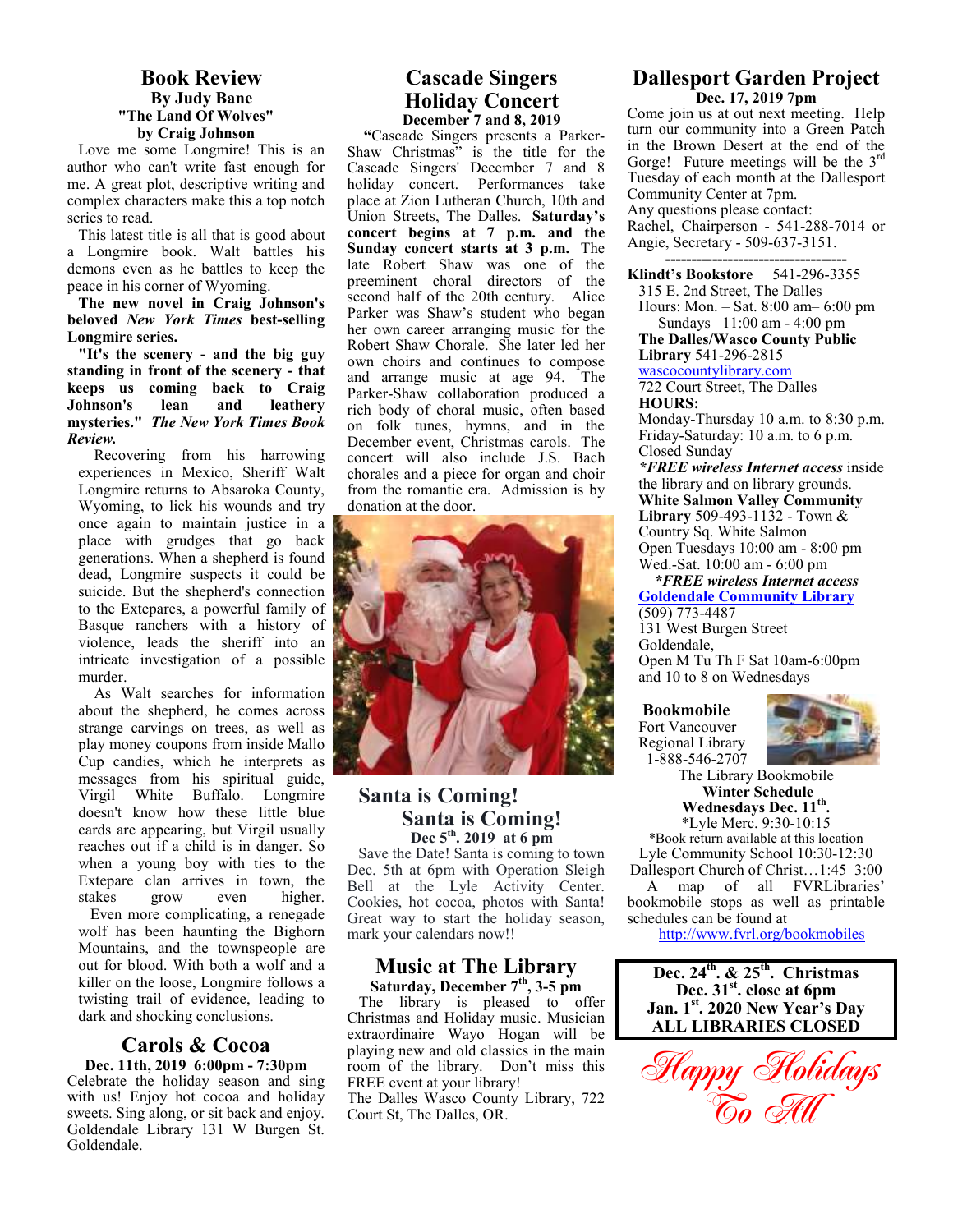### **Community Council Corner**

### By Angie Jenkins

 At this month's Council meeting open elections were held regarding council seats. Seats for Don McDermott, Bill Clark, Dave McNeal, Sally Swing, Anthony Rizzi, and WJ "Bill" Morris remained the same. Councilmen WJ "Bill" Morris resigned his position effective immediately. My position as secretary was voted on. We also would like to welcome Ann Slead and Sue Fleming as the newest members appointed to the Council!

 The main discussion during this meeting was in regards to an open invitation made to the public regarding all terrain vehicle usage within the city limits of Dallesport. While using atv's on public roads the vehicle itself must be fully insured, have separate license plates, be inspected and licensed. Plus the ATV's must have a lot of the same safety items as a car or truck- such as seat belts, mirrors, etc. The driver will need to must follow the same protocol and be licensed. Public support for this was strong. Rules and law of the road must be obeyed.

 After much discussion regarding this issue. The Council made a motion to also support atv usage within the city limits. Anthony Rizzi made the motion and David McNeal seconded the motion. A vote was made and it passed unanimously. Other local issues were discussed such as changes with the water district and general housekeeping issues.

 The next Council meeting will be Tuesday December 12 7pm at the Dallesport Community Center. Be sure to come attend- we would be happy to see more people in attendance! Happy Thanksgiving!

The next meeting of the Dallesport-Murdock Community Council is Thursday **December 12, 2019 at 7pm** at the Dallesport Community Center on 6th Avenue. Meetings are held the second Thursday each month at 7pm.

 Be sure to come attend- we would be happy to see more people in attendance!

### **www.dallesport-wa.org**

### **Fireworks**

 Celebrate the New Year by lighting up the sky with fireworks. Our Dallesport Fire District volunteers will soon be selling fireworks as a fundraiser for their upcoming projects. Be on the lookout after Christmas for the red and white trailer that will be parked at  $3<sup>rd</sup>$  Ave. and Dallesport Road. Support our firefighters and bring in the 2020 with a bang.

### **Dallesport Water Dist.**

P.O. Box 131 Dallesport, WA 98617 If you have any questions regarding your water system, please feel free to contact. Water Manager: Scott Dixon 541-980- 6756, Certified Water Operator: Austin Wilson 541-980-6756, District Clerk: Chelsea Wooderson 541-980-6514

### dwdmanager@gmail.com or

dallesportwater@gmail.com Office hours: 8:00am to 1:00pm Monday thru Thursday. 541-980-6514 Monthly meetings are held on the 2<sup>nd</sup> Wednesday of every month at 5:00pm at the Dallesport Community Center.

#### **Election Results**

Congratulations to Dallesport Water Commissioners Pos. #3 WJ Bill Morris and Pos. #2 William (Bill) Clark.

### **Thank You from David D. McNeal**

 Dallesport Neighbors and friends; thank you for voting in this year's elections, and for your support in my run for the Dallesport Water Commissioner Position #2. I certainly enjoyed meeting and talking with many of you about what is important to our life in Dallesport. I will continue to serve on the Dallesport Murdock Community Council and look<br>forward to that involvement. I forward to that congratulate my friend Bill Clark on his victory in the election. And, I am confident he will be an outstanding commissioner.

### . **New License Plate Supports Law Enforcement**

Washington citizens who support law enforcement and officer health and wellness can now show that support on their Washington license plate. Washington State Fraternal Order of Police's Executive Director, Lynnette Buffington, remarked, "The Washington State FOP (WAFOP) is honored to announce this campaign and being able to use these funds to finance meaningful programs to support officer health and wellness".

Proceeds from this specialty Law Enforcement Support plate will go directly to support law enforcement health and wellness with a special focus on mental health. Washington currently has the Law Enforcement Memorial (LEM) plate that provides support for officers and their survivors lost in the line of duty as well as maintain the Law Enforcement Memorial in Olympia, Washington. The new plate would focus on the much-needed mental health and

wellness support for current and future law enforcement.

At the time of publication, it is reported that there are 197 law enforcement confirmed deaths by suicide in 2019, marking a 17% increase from 2018 statistics. Suicide is currently the leading cause of death for law enforcement, with line of duty deaths holding the second spot with 105 deaths in 2019 to date.

The state legislature requires the sponsoring organization to gather 3,500 signatures of support from Washington citizens eligible to purchase a plate. Individuals that sign the petition are not obligated to purchase the plate but could be contacted when the plate becomes available.

Supporters of law enforcement are asked to sign the online petition at http://bit.ly/LEOLicensePlate. Those wishing to help grow the influence of this campaign can also scan and share the included QR code. This code can be scanned by any smart phone and it will direct the user to the signature page.

*Reprinted with permission of the Goldendale Sentinel.*

### **Proposal to Allow ATV / UTV Use on Dallesport Streets**

 November 14, 2019, the Dallesport-Murdock Community Council heard discussion and unanimously voted to allow use of ATV / UTV vehicles on Dallesport streets where the current speed limit is 35 mph or less. This change is in compliance with Chapter 46.09 RCW of Washington State for Off Road, Nonhighway, and Wheeled All-Terrain Vehicles.

 Requirements for use will be a valid WA State License plate, current drivers license, insurance, and all required safety equipment for the type of vehicle.

This proposal must be presented to, and approved by, the Klickitat County Board of Commissioners, as has already been done for Goldendale, Bingen, and<br>Glenwood. Ouestions and comments Questions and comments can be emailed to Mark Peppel at markhpeppel@gmail.com

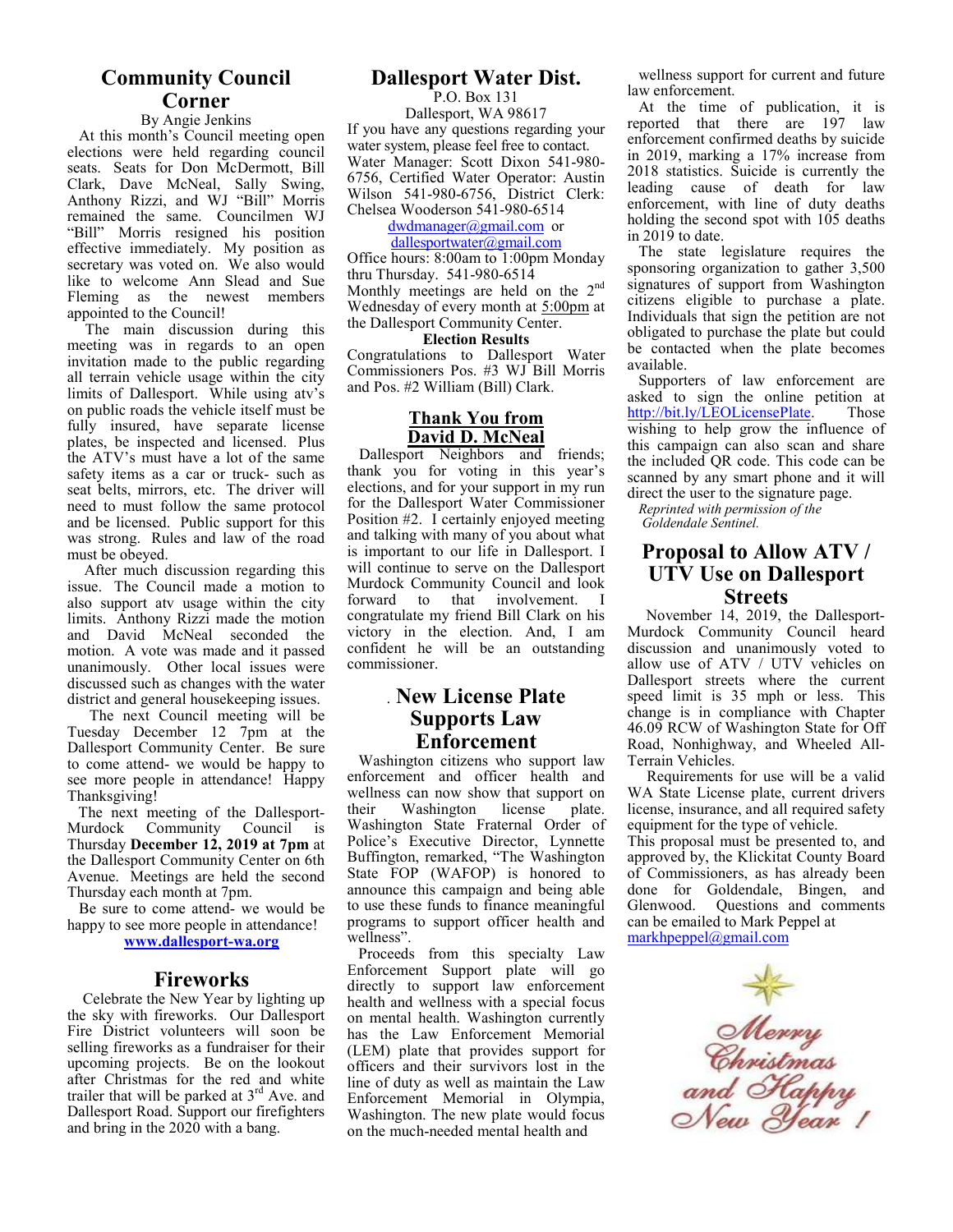

### **Can You Help Spread the Joy?**

We'd love to have your help! Starting after Thanksgiving, go by Mugs Coffee, 221 West Steuben Street in Bingen and select a tag from their Christmas tree. Be sure to look for tags with an "L" on them – that means you're shopping for a Lyle family. That tag will have information regarding the family that will help you pick out great gifts.

Once you've purchased the gifts, just wrap and return them with the original tag to Mugs by the **December 16 deadline,** which will allow time for delivery of the gifts to our families before Winter Break begins.

To contribute to the Lyle Lions' food drive: Donations of money or nonperishable food may be made at the Lyle Lions Club Community Center's pancake breakfast, Saturday, **December 7 th from 7 – 11 a.m., or every Tuesday, 8 a.m.- 2 p.m.** We hear that peanut butter is especially needed this year. **No Time to Shop?** 

### **Difficult to Get to Bingen?**

Here's another way you can help. Some of our older students in particular have very specific needs. With a little financial help, they can pay for items that will help them get a job or otherwise get ahead in life. All cash gifts are carefully considered by Lyle School's staff and go for very worthy uses!

If you can donate cash to this assistance fund, contact Lyle Community Schools at 509-365-2191 or 509-365-2211, extension 118, or 509- 365-2191 (the Lyle School Business Office). Best of all, InvestED, another community partner, will match every donation made to this fund this year.

Finally, if you want to donate gift cards for students (think espresso stands, fast food, hair cuts, etc), we can use them in our efforts to provide incentives to students for good behavior and strong academics. Again, please drop them by the Lyle School with a note that they are for the incentive program.

# **Lyle Lions Pancake Breakfast / Christmas Food Box Project Donations.**

**December 7, 2019 7:00 to 10:00a.m.**

Lyle Lions Community Ctr. Corner of Hwy 14 & 5th St. Everyone is welcome!

A donation jar will be available to donate for Christmas Food Box Project. Canned & non-perishable food items will be accepted at the Pancake Breakfast and on Tuesdays at Sr. Meals from 8:30 to 1:45 pm on 12/3; 12/10 & 12/17. Monetary donations can also be sent to: Lyle Lions P.O. Box 383 Lyle, WA 98635. Checks earmarked: "Lions Christmas Food Box Project".

### **Food Banks and Nutrition**

WGAP is the Lead Agency and Distribution Center for the Food Banks in Klickitat and Skamania counties. Low-income individuals and families are eligible for a Food Box once a month. Food Boxes may contain canned goods, fresh produce, bread, and frozen meat. While the food in a box varies, generally there is enough for three to twelve nutritionally balanced meals depending on the size of the family.

A special Senior Box is also available. Call or find Janeal at the Bingen Food Bank to see if you qualify.

### **WGAP Food Bank 115 W Steuben Street, Bingen Open Tuesday & Thursday 9**

**am - 3:30 pm (closed 12 - 1 lunch) Food Banks and Nutrition** 

Call the WGAP Main Office: (509) 493-2662 | Toll Free: (800) 755-1192

**What to Donate…**

When it comes to food donations, it's important to give healthy, high quality non-perishables, rather than cheap processed foods that don't meet the nutritional needs of most families. Here's a list of some of the best foods you can give during your local holiday food drive.

Canned fish and lean meats. ... Peanut butter / other nut butters. ... Healthy soups and stews. ... Whole grain breakfast cereals. ... Canned or dried beans. ... Pasta sauce and canned tomatoes. ... Shelf-stable milk



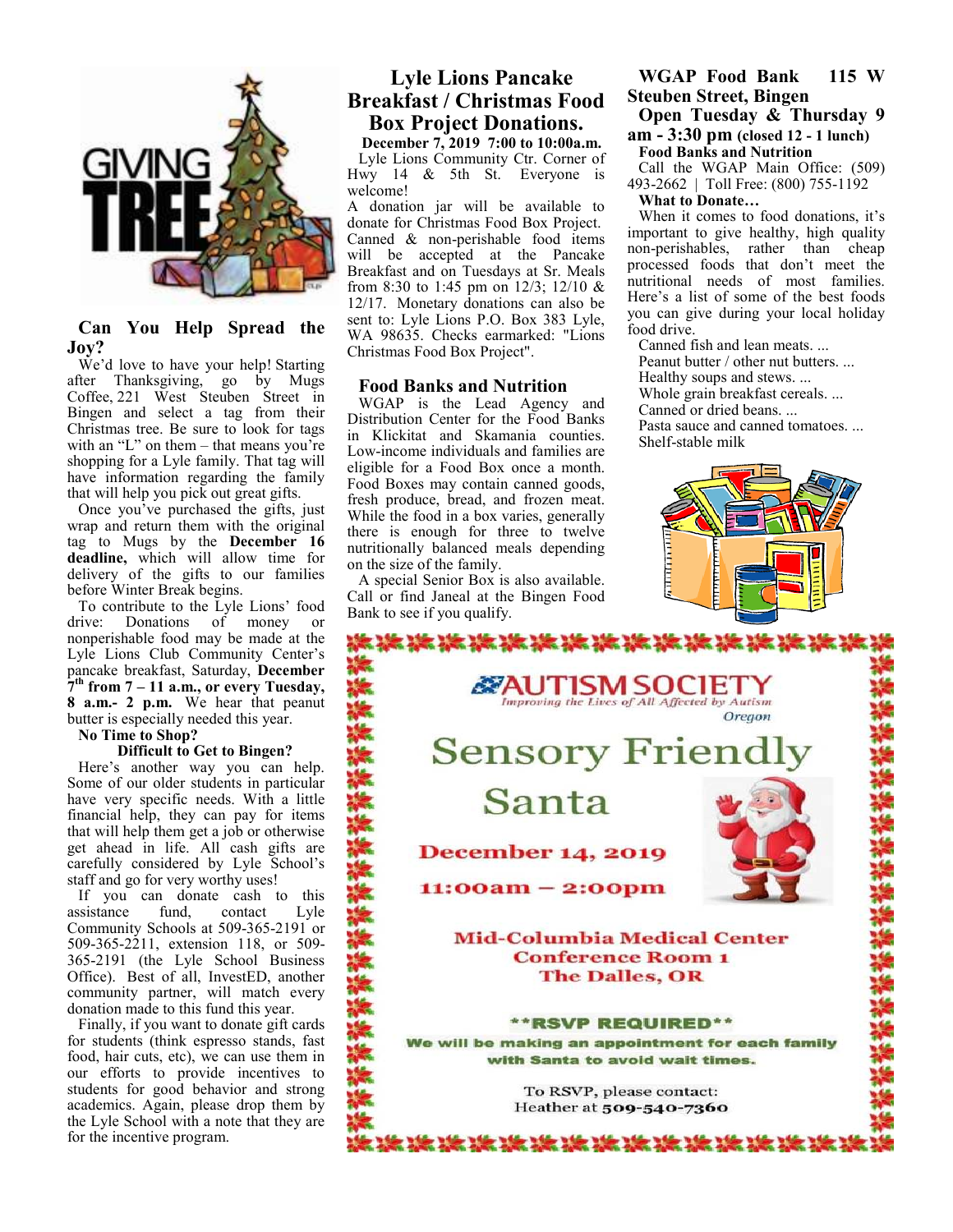# LYLE SCHOOL DISTRICT #406

For the latest information on Lyle School District, visit the website for the school district. **http://www.lyleschools.org**



**Auditions December 2nd. & 3rd. 2019**  The Civic Auditorium will be producing A new childrens' theatre program. Auditions for **"Honk the Musical"** will be open to 3rd, 4th & 5th graders. Call & schedule an audition now. Questions? Gail at 360-880-6642. Fun!



Stay connected on Lyle School District's Facebook page or on our website at Lyle School District [www.lyleschools.org].

 **(Klickitat, Lyle Against Substance Abuse Coalition) Dec. 18th . 5 - 6:30 pm Meets the 3rd Wed of each month. Alternates between Klickitat and Lyle The Library Bookmobile--- Winter Schedule Wednesdays Dec. 11th .**  \*Lyle Merc. 9:30-10:15 \*Book return available at this location Lyle Community School 10:30-12:30 Dallesport Church of Christ…1:45–3:00 **Dallesport PTO Meeting Tue, Dec. 3rd. 2:45pm – 3:45pm Monthly on the first Tuesday School Board meetings will be held @ 6pm on the fourth Wednesday December 18th .**  *Support your school and attend a meeting.* 

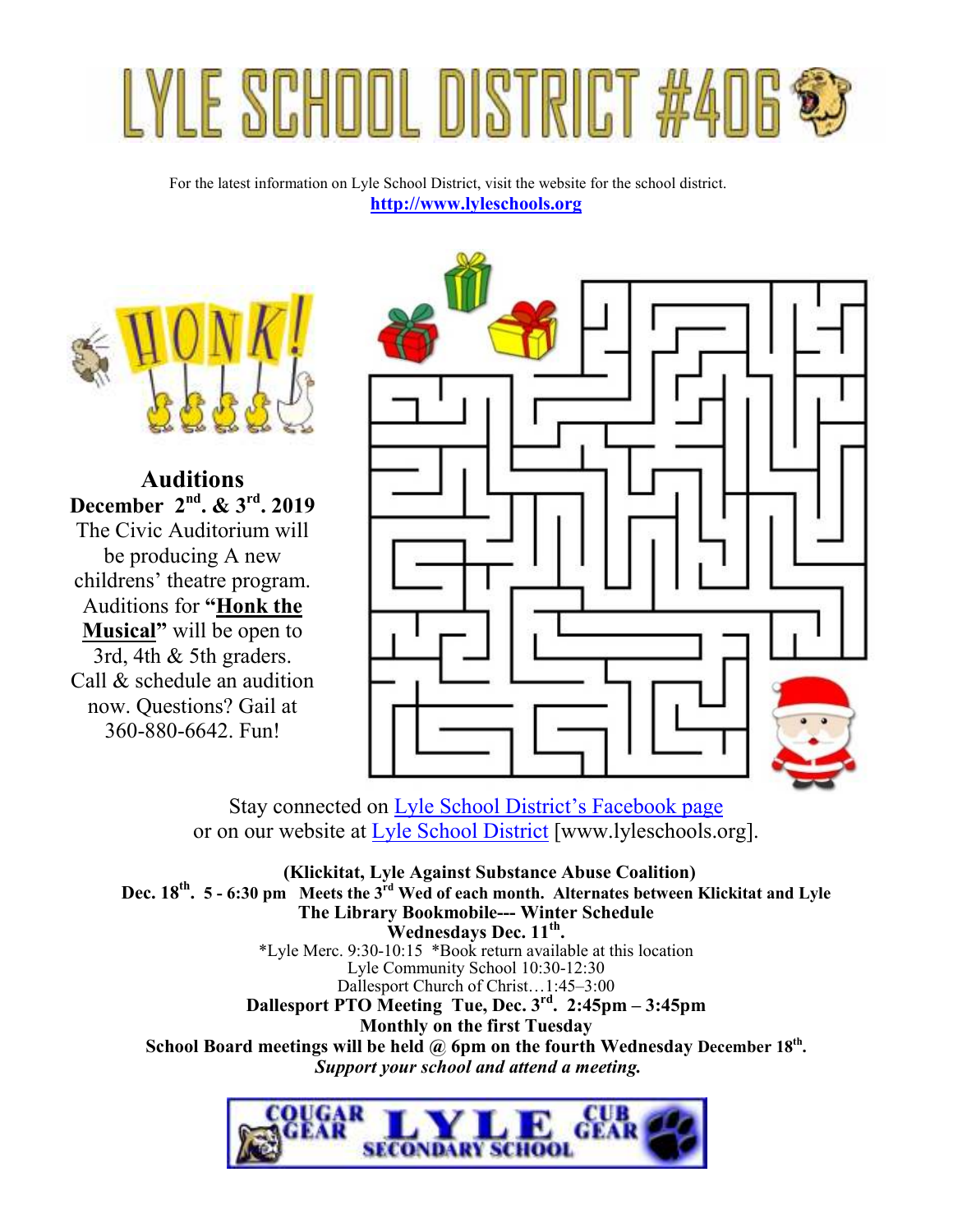# **Mosier Country Christmas Fair**

**November 30 - December 1, 2019**  Sat 10am 4pm, Sun 10am 4pm Mosier Community School Admission: \$2 Annual community Christmas fair. Quality handcrafted items.

### **16th Annual Dallesport Christmas Bazaar**

Dallesport Community Center **December 6th 7th, & 8th. 2019**  Tables rent for \$20 a day per table if you just want one day and \$15 a day per table if you are doing 2 or 3 days. All table rent proceeds will be donated to the Dallesport-Murdock Fire Dept. and the Dallesport–Murdock Community Council. For more information, call/text Evelyn Biggs 509-310-9130.

### **"Santa In The Downtown" Santa in the Downtown 2019 Saturdays, December 7, 14, 21. Time: 10:00am to 2:00pm**

Location: Old Chronicle Building at 315 Federal Street. Entrance is glass doors on 3rd street and opposite end of building. What Main Street loves most about this event, which takes place on three Saturdays, is that it is a wonderful draw for families who do not normally visit our downtown to come to the heart of The Dalles. Come get your picture with Santa! Enjoy a bake sale, free kids crafts and The Dalles Library story time. Story time is from 12:30pm to 1:00pm. Suggested Donation \$5.00 per picture.

### **Festival of Trees Gala & Auction Friday, December 6, 2019 Doors Open 6pm | Auction 7pm 21 & Over Event | Tickets \$20**

The Annual Festival of Trees fundraiser consists of 20+decorated Christmas trees donated by local citizens, businesses and organizations to be sold to the highest bidder during a live auction. Silent auction items will also be available along with a limited supply of complementary champagne & hors d' oeuvres. Find out more: 541-296- 7275

mchf@mcmc.net www.mcmc.net/fotof<br>Community Day Saturday,

**Community December 7 9am-Noon** | All Ages Welcome free Admission To View The Trees. Proceeds Benefit The Celilo Cancer Center Fund & Mchf Nursing **Scholarships** 

### **Candy Cane Lane Christmas Parade Dec 14, 2019 5:00 pm - 7:00 pm**

Downtown Goldendale, WA Celebrate a real hometown Candy Cane Lane Christmas Parade. The parade kicks off at 5:00 p.m. on Saturday, December 14th, followed by pictures with Santa, Soup, and Hot Chocolate at the Masonic Lodge. Contact Vance Law Office at 509-773-4567 or 509-840-0749  $509 - 773 - 4567$ (evenings) for more information and to sign-up for the Parade.

### **Wahtonka Christmas Bazaar Dec 7, 2019 9am to 4pm**

Wahtonka Campus 3601 W 10th Street<br>The Dalles, Oregon. Presented by The Dalles, Oregon. TDHS Youth Transition Program. Come check out our vendors for gifts, treats, stocking stuffers and more!

### **Community Christmas Fair Dec 7, 2019 10AM to 2PM**

Gateway Church 1111 Dry Hollow Rd The Dalles. http://www.gatewaypc.org<br>Gateway Church 541.298.85 Gateway Church 541.298.8531 A gift to our community! Come celebrate with us as we create fun gifts, delight in holiday music, enjoy hot cocoa, cookies and hot dogs. FREE fun & fellowship for the whole family!.

# **Reindeer Run and Snowflake Stroll**

**Dec 7, 2019 9:00 AM - 12:00 PM**  Registration starts at 9am, race starts at 10am Lewis and Clark Festival Park This is a FREE event! No entry or registration fees

Contact:Kristen Slatt 541-506-2752

# **Last Chance Holiday Bazaar**

**Dec 15, 2019 10am-4pm**  Hood River Fairgrounds

FREE Event http://hoodriverfair.org Contact: Clara Rice 541-354-2865 Bring in your family from 12pm-2pm

and take advantage of this FREE photo opportunity with Santa.

Parking and admission are free. Over 40 vendors have skillfully created amazing arts and crafts, baby and kid items, decorations, baked goods and gourmet food products that will make the perfect one-of-a-kind gift for family and friends. Lunch options and beverages are available in the fair kitchen. Located in the community building, this is a fun, family-friendly event you won't want to miss.

### **The Dalles Civic Marketplace Dec. 14, 2019 11am to 4pm**

The Dalles Civic Auditorium 323 E. 4th St. The Dalles, OR 97058 Free admission. Come Shop, Browse, and Mingle with us at The Dalles Civic Marketplace. There will be food, drinks, and many different vendors with fun and exciting treasures at every table!

### **First Annual Majestic Winter Food/Toy Drive & Car Show Dec 14th. 2019 12pm – 5pm**

45 Dallesport Way Dallesport, WA Taco Tumbras will be having a special of \$1.00 tacos and \$5.95 burritos. There will be trophies and raffles to participate in. Come donate to your local drive and enter to win. Proceeds will be going to the Lions Club in Lyle, WA., and The Salvation Army in The Dalles, OR. Hosted by Kemono Klan.

### **Dufur Hometown Christmas**

**December 14, 2019 at 9 AM – 9 PM**  Experience the charm of a small-town Christmas--the way it used to be. Shop for gifts by artisans, listen to great music, see local art, eat yummy treats, take pics with Santa, and chat with friendly folks. Be sure to stick around for the Lighted Tractor Parade and Special Dinner! Hosted by Dufur Area Chamber of Commerce. Dufur, Oregon

### **Polar Bear Plunge at Maryhill State Park 01/1/2020 10:00 am**

\$10.00 fee

 Come start the New Year off on a cold, yet refreshing note doing the Polar Bear Plunge. You don't<br>have to go have underwater, and you



don't have to stay in the water for long. Just do something different this New Year, and support the Central Klickitat County Park & Recreation District. The event will take place at the swimming area along the Columbia River at Maryhill State Park. We are happy to report that January 1, 2020, is a free admission day to all Washington State Parks, so you won't have to use your Discover Pass nor pay admission to the park.

It begins at 10:00 a.m. Sharp, so be there at least 15 minutes early to sign up. Click for your entry form.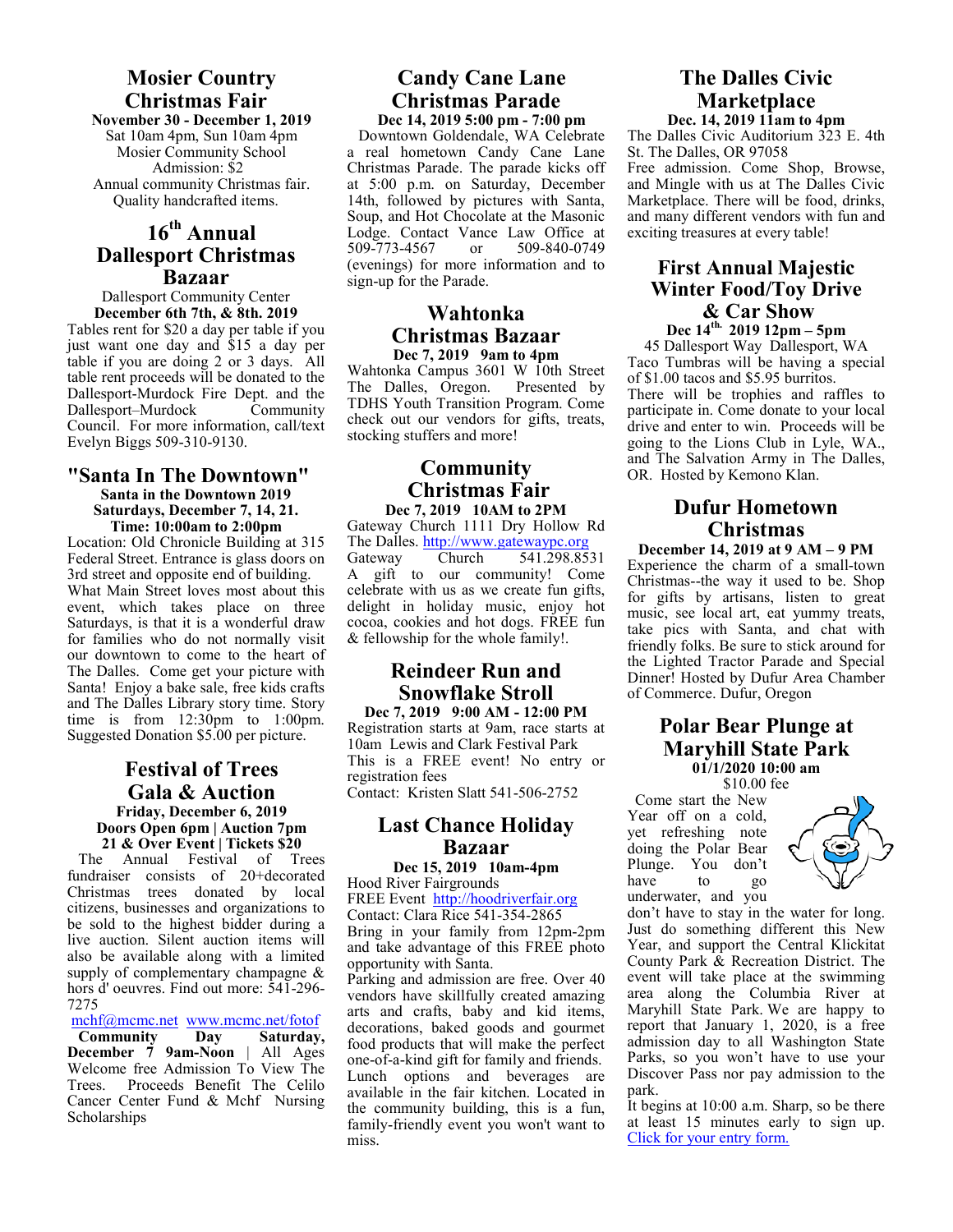# **Dallesport-Murdock Community Calendar**<br>Dallesport-Murdock Fire Dept. KCFD#6 Dallesport-Murdock Community Co

 **630 Central Ave. P.O. Box 215 767-1252** 

 **Dallesport-Murdock Community Council 136 6<sup>th</sup> Ave. P.O. Box 8** 

**Post Office hours are 8am-2pm M-F Sat. 7:30am-11:00 for package pick up only Phone 767-1577**

| December 2019                                                                                                                           |                                                                                                              |                                                                                                                                        |                                                                                                                                    |                                                             |                                                                                    |                                                                                                                                                           |
|-----------------------------------------------------------------------------------------------------------------------------------------|--------------------------------------------------------------------------------------------------------------|----------------------------------------------------------------------------------------------------------------------------------------|------------------------------------------------------------------------------------------------------------------------------------|-------------------------------------------------------------|------------------------------------------------------------------------------------|-----------------------------------------------------------------------------------------------------------------------------------------------------------|
| <b>Sun</b>                                                                                                                              | <b>Mon</b>                                                                                                   | <b>Tue</b>                                                                                                                             | <b>Wed</b>                                                                                                                         | <b>Thu</b>                                                  | Fri                                                                                | <b>Sat</b>                                                                                                                                                |
| <b>AA Meetings</b><br><b>Wednesdays and</b><br><b>Sundays 7pm</b><br><b>Lyle School</b><br>Library<br><b>625 Keasey</b><br>360-870-3321 | <b>Lyle Lions Club</b><br>meeting.<br>Potluck at 6:00<br>$pm; Mtg.$ at $6:30$<br>pm. Call 509-<br>365-2921   | 3<br>Volunteer<br>Firefighters<br>meet Tuesdays<br>6pm<br><b>Dallesport Fire</b><br>Hall<br><b>Senior Lunch</b><br><b>Lyle 11:30am</b> | 4                                                                                                                                  | 5<br><b>ELFF</b><br><b>Food Drive</b><br>Beginning @<br>6pm | 16<br><b>Senior</b><br><b>Advisory</b><br>Meeting<br>10:30am-12pm<br><b>Bazaar</b> | <b>First Saturday</b><br><b>Breakfast</b><br><b>Lyle Lions</b><br><b>Club</b><br>$7am-10am$<br><b>Pearl Harbor</b><br><b>Remembrance</b><br><b>Bazaar</b> |
| $\overline{\mathbf{8}}$<br><b>Bazaar</b>                                                                                                | 9                                                                                                            | 10<br><b>Senior Lunch</b><br>Lyle 11:30am                                                                                              | 11<br><b>Fire Dist. Biz</b><br>Meet 6pm<br><b>Commissioners</b><br>Meet 7pm<br><b>Water Dist.</b><br>Meet 5pm<br><b>Bookmobile</b> | 12<br>Community<br>Council<br><b>Meeting 7pm</b>            | 13                                                                                 | 14                                                                                                                                                        |
| 15                                                                                                                                      | 16<br><b>Lyle Lions Club</b><br>meeting.<br>Potluck at 6:00<br>pm; Mtg. at 6:30<br>pm. Call 509-<br>365-2921 | 17<br><b>Senior Lunch</b><br>Lyle 11:30am<br><b>Garden Project</b><br><b>Meeting 7pm</b>                                               | 18                                                                                                                                 | 19                                                          | 20<br><b>Airport Board</b><br><b>Meeting 7am</b><br>@Airport                       | 21<br><b>Winter Solstice</b>                                                                                                                              |
| 22                                                                                                                                      | 23                                                                                                           | 24<br><b>Senior Lunch</b><br>Lyle 11:30am                                                                                              | 25<br><b>Christmas</b>                                                                                                             | 26                                                          | 27                                                                                 | 28                                                                                                                                                        |
| 29                                                                                                                                      | 30                                                                                                           | 31<br><b>Senior Lunch</b><br><b>Lyle 11:30am</b><br><b>New Years Eve</b>                                                               | <b>December</b><br>From the Latin word decem, "ten" because this had been<br>the tenth month of the early Roman calendar.          |                                                             |                                                                                    |                                                                                                                                                           |